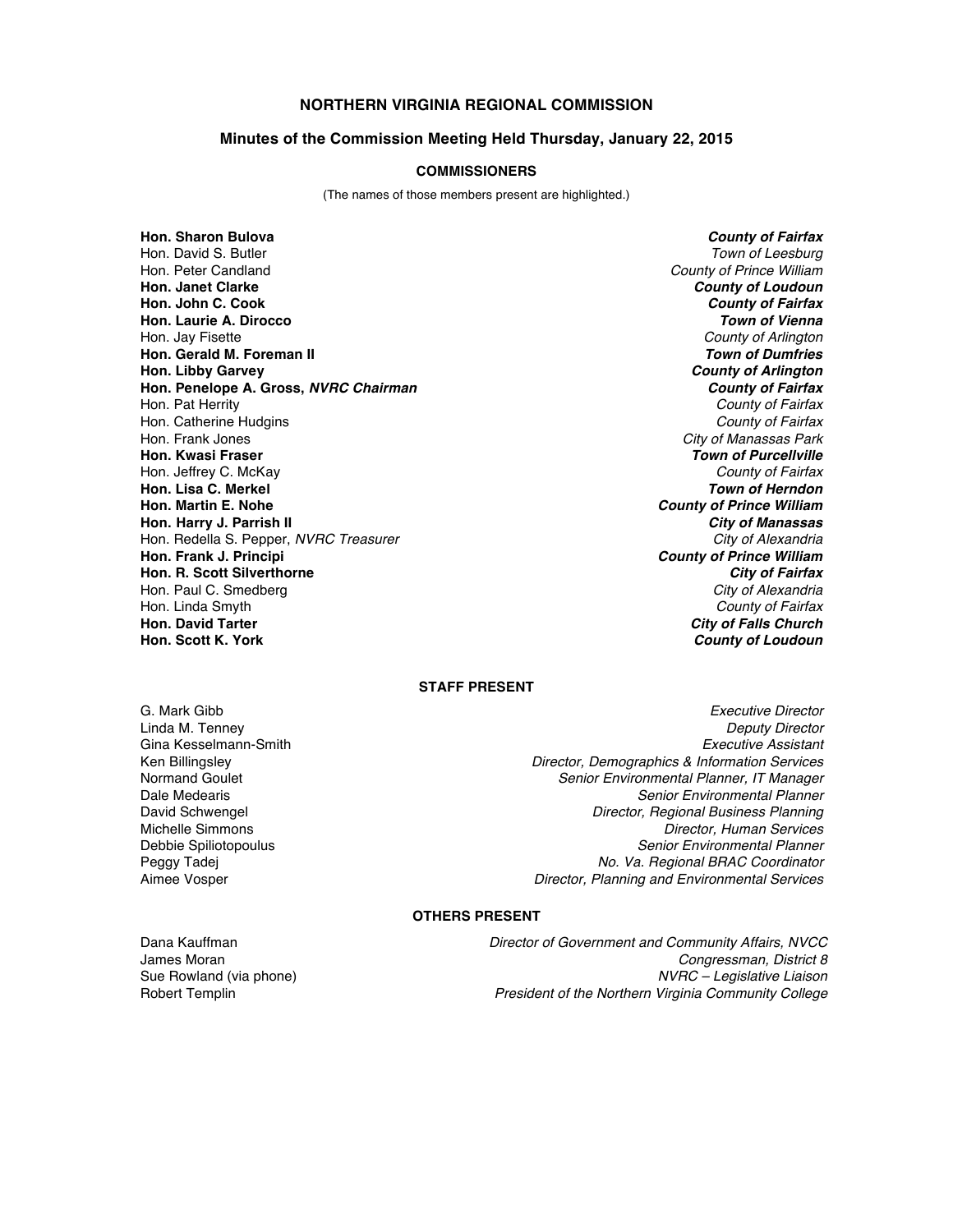Summary Minutes of the Commission January 22, 2014 Page 2<sup>-</sup>

ALLEGIANCE

CALL TO ORDER Chairman Gross called the meeting to order at 7:37 p.m.

PLEDGE OF The Pledge of Allegiance was recited by all present.

ROLL CALL The roll was called and all members present or absent were noted for the record.

MINUTES Commissioner York moved approval of the Commission meeting minutes of December 11, 2014. The motion was seconded by Commissioner Bulova and carried unanimously.

PRESENTATION Dr. Robert Templin (President of the Northern Virginia Community College) and Congressman James Moran are retiring from their positions after serving Northern Virginia for (in some cases) decades.

> Chairman Gross read the resolution for Dr. Templin regarding all his achievements. Then Chairman Gross asked him to please "stick around" and be a resource for the Northern Virginia Regional Commission as long as he possibly can, and thanked him on behalf of the Commission.

> Commissioner Clarke added that it has been an honor to work for Dr. Templin and to have seen all the work that he has done in the region. Out of 1 million students that came through Northern Virginia Community College, 500,000 of the students came during the leadership of Dr. Templin, which speaks volumes.

> Commissioner Bulova, who is a graduate of Northern Virginia Community College, mentioned that she has seen the College grow and change and evolve and each new President brought his or her gift. And under Dr. Templin things have changed a lot and evolved into something really special. He helped younger people but also older people to be fully equipped and to live successfully In our communities. He is very important and she joined Chairman Gross hoping that he will stay close, as they appreciated what Dr. Templin has done and will continue to do for Northern Virginia.

> Commissioner Parrish thanked Dr. Templin for allowing the citizens of Manassas and Prince William County to be part of what he has been providing in terms of education and thanked him for all that he has done.

> Commissioner York thanked Dr. Templin on behalf of the citizens of Loudoun County. Dr. Templin had a major impact in the entire region and Commissioner York thanked him for his vision and his leadership.

> Commissioner Garvey mentioned, that he made a huge difference in the lives of students including her daughter.

> Commissioner Cook was amazed that the community college sends guidance counselors into the Northern Virginia high schools to guide the kids so they can succeed at Northern Virginia Community College (NVCC). She pointed out that Nova helps students get prepared and has a program where they will mentor students from the beginning of high school all the way through NVCC and then through George Mason University and it works. And that is the vision that Dr. Templin brought.

> Dr. Templin then spoke and said that he was deeply honored by this recognition. He wanted NVCC to become a strategic resource to the future of Northern Virginia and then elaborated that today NVCC has 19,000 more students every year now. Most of the NVCC students are first-generation college goers. NVCC represents the hidden asset of this region, who have come from all over the world seeking opportunity. Having a strong back and good work ethics is not enough now, education is needed. And NVCC has doubled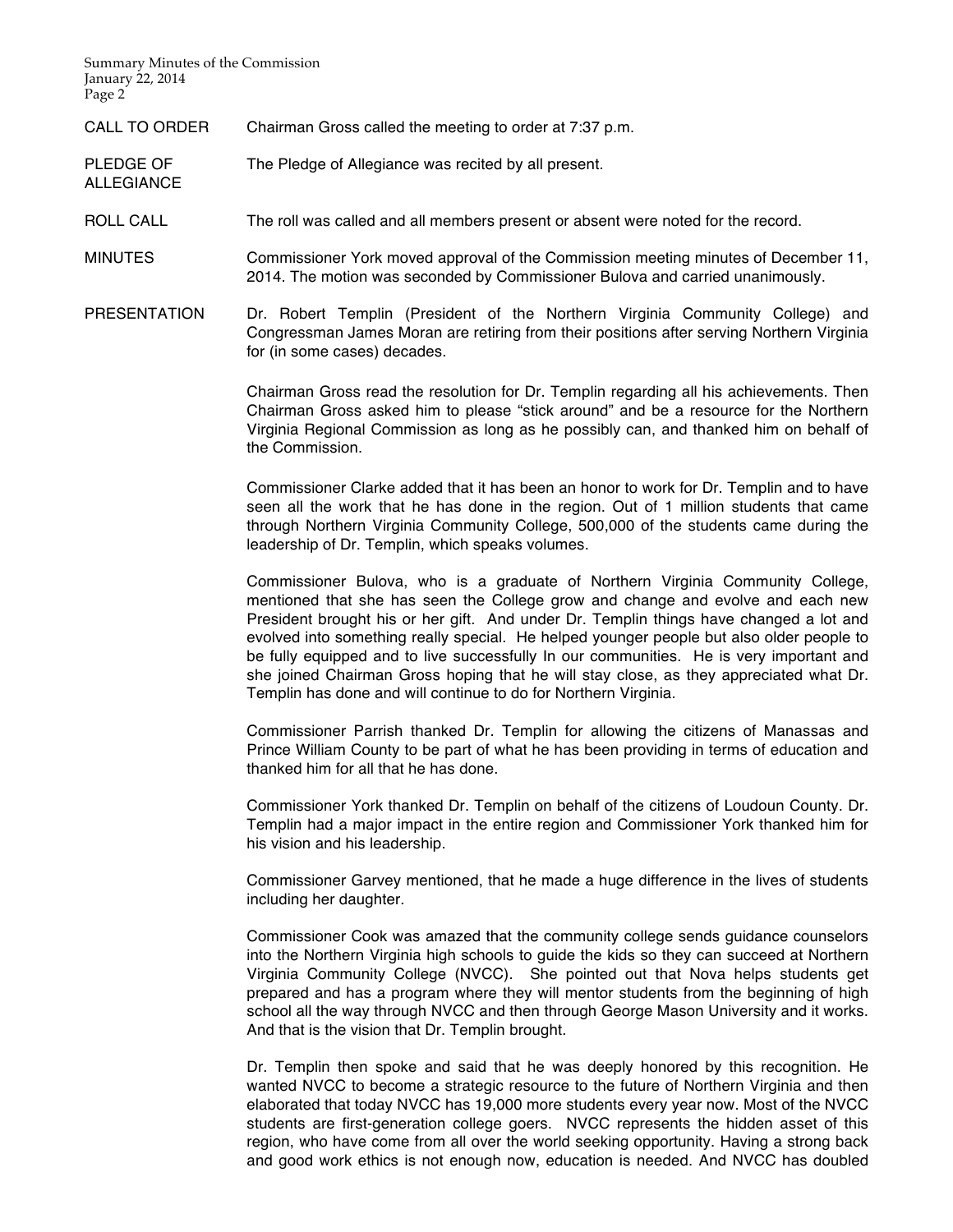the number of students transferring to George Mason University. 90% of them are nonwhite. NVCC has doubled its graduation rate and has been taking 1000 families out of poverty and into self-sufficiency annually, working with community-based nonprofit organizations. NVCC has also built a STEM pipeline that is just getting started that already has 15,000 young people in it who otherwise wouldn't be thinking of these particular fields. Dr. Templin then emphasized that none of that would have happened if the Northern Virginia localities didn't want to partner. A Big part of this partnership has been the work of the Northern Virginia Regional Commission, who created a safe place for this region to gather and for Dr. Templin to have this dialogue. If it weren't for the Northern Virginia Regional Commission this regional dialogue would not have been possible. Then Dr. Templin added that NVCC now serves more African-American students than Howard University and University of District of Columbia combined. One third of all Latino students in college in Virginia are at Nova. 30% of all Asian-American undergraduates are Nova students. But NVCC had to have the capacity and that is what this commission also helped with immensely. Every single locality agreed to be a partner with NVCC. Therefore, Dr. Templin wanted to thank the Regional Commission.

Then Chairman Gross presented the next appreciation for congressman Moran and read the resolution with his achievements.

Commissioner Bulova has known James Moran from the time he was in local government. and said that he has been the best partner one can possibly have, someone who understands all levels of government and very valuable person to have working with on all levels.

Commissioner Silverthorne mentioned that he has been star struck since he met Congressman Moran for the first time. He has been such a great leader for the region. He has always been somebody who was great to work with. Commissioner Silverthorne also said what he admires most about James Moran, which are his principles and the fact that he has always been willing to take on very tough issues, even when it "ruffled a few feathers". Then he thanked him for his great service.

Commissioner Garvey remembered that James Moran helped out with a protest permit in a very smooth and quick way.

Commissioner Nohe told the Commission that James Moran helped his family on an immigration problem. He was very thankful that James Moran listened and helped.

Chairman Gross also mentioned that Congressman Moran is known for his defense of the federal employees and a number of other things mentioned in the resolution earlier. But a few important things get overlooked. He was instrumental in bringing environmental issues to Congress for us locally. He brought legislation forward that has never been brought forward before. That will be a long term legacy.

Congressman Moran thanked the Commission and said that the "recognition may not be deserved, but is certainly appreciated".

CONSENT AGENDA Commissioner Bulova moved approval of the Consent Agenda, consisting of the items outlined below. The motion was seconded by Commissioner York and carried unanimously.

- Resolution No. P15-12: Authorization to receive and subcontract 2015-2016 Part A funds for services under the Ryan White HIV/Aids Treatment Extension Act of 2009
- Resolution No. P15-13: Authorization to receive and subcontract 2015-2016 Part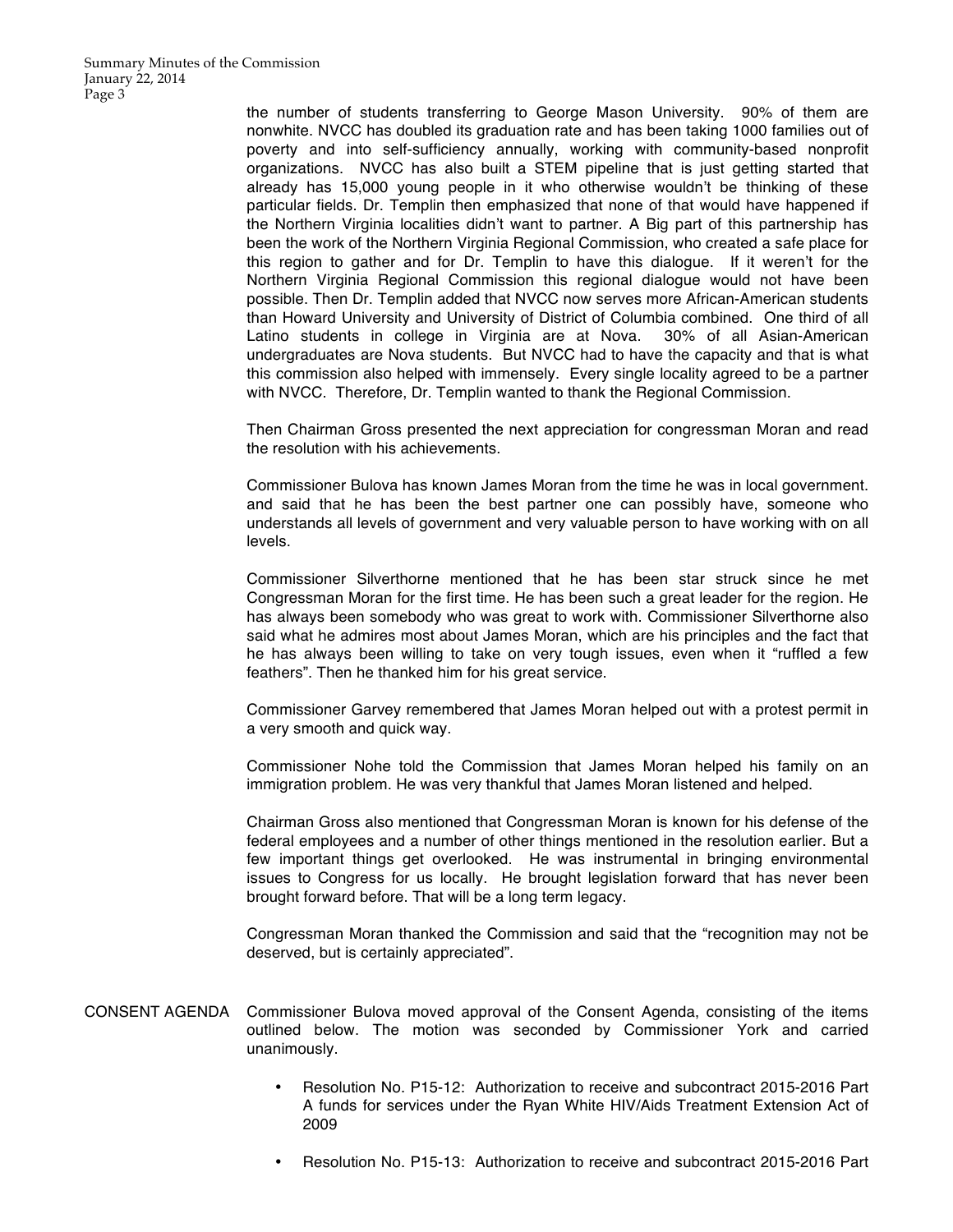B funds for services under the Ryan White HIV/Aids Treatment Extension Act of 2009

- Resolution No. P15-14: Funding Availability from USDOT's Maritime Administration America's Marine Highway Grant
- Resolution No. P15-15: Authorization to sign MOU with Northern Virginia Technology Council
- Resolution No. P15-16: MWCOG Rooftop Solar Challenge Grant
- Resolution No. P15-17: Authorization to sign MOUs with Ft. Belvoir and Quantico on regional issues that cover health care delivery, transportation, workforce transition, and joint disaster planning and training

EXECUTIVE DIRECTOR'S REPORT

Printed copies of the report were distributed and Mr. Gibb went through the slides:

- Four Mile Run Restoration Project
- Recaptured HOPWA ad Ryan White Funding
- Solarize Nova
- Additional Energy Activities
- Northern Virginia Sustainability Network
- Adopt A Hydrant
- Upcoming Events:
	- February 9 (2pm-4pm): Delegation from City of Bordeaux to discuss regional energy and climate policies in Northern Virginia (NVRC offices)
	- February 11 (8:30am-11am): Hosted by Northern Virginia Technology Council " How Foreign Investment Responds to Regional Innovations". (Teq Corner 1616 Anderson Road, McLean, Virginia)
	- March 5-6 (all day): By invitation only by the French Embassy "Focus 2015: A Forum for Communities on Urban Sustainability". (French Embassy, Washington DC)

Robert Lazaro (staff NVRC) explained in more details how the "adopt a hydrant" program works.

- CHAIRMAN'S REPORT Chairman Gross announced that the National Association of Regional Councils/National Conference of Regions will be in Washington DC February 8-10 2015. So if one is interested in registering for that and attending to let Chairman Gross know, so she can put one in touch with the right people.
- LEGISLATIVE REPORT Commissioner Cook, Legislative Committee Chairman, presented the summary of legislation put together by Sue Rowland (joined the Commission meeting by polycom), who brought to the Commission's attention, that the budget amendments for additional 300.000 dollars in general funds for the planning district commission are item number 104. So when visiting Richmond and talking to the many committee members the Commission members need to advocate for item 104.
- **WORKFORCE** COMMITTEE REPORT Chairman Gross updated the Commission on the progress of the Workforce Committee (consisting of Commissioner Foreman, Commissioner Clarke, Commissioner Garvey, Chairman Gross, Commissioner Nohe) and pointed out that this committee is currently working on a Workforce Summit on Monday, March 16, 2015 (targeted date) at the Northern Virginia Community College. This will be a regional consortium and the taskforce is planning to ask the Governor to kick it off. This is built on the listening sessions that the committee has had over the last year. Chairman Gross emphasized that there is a need to